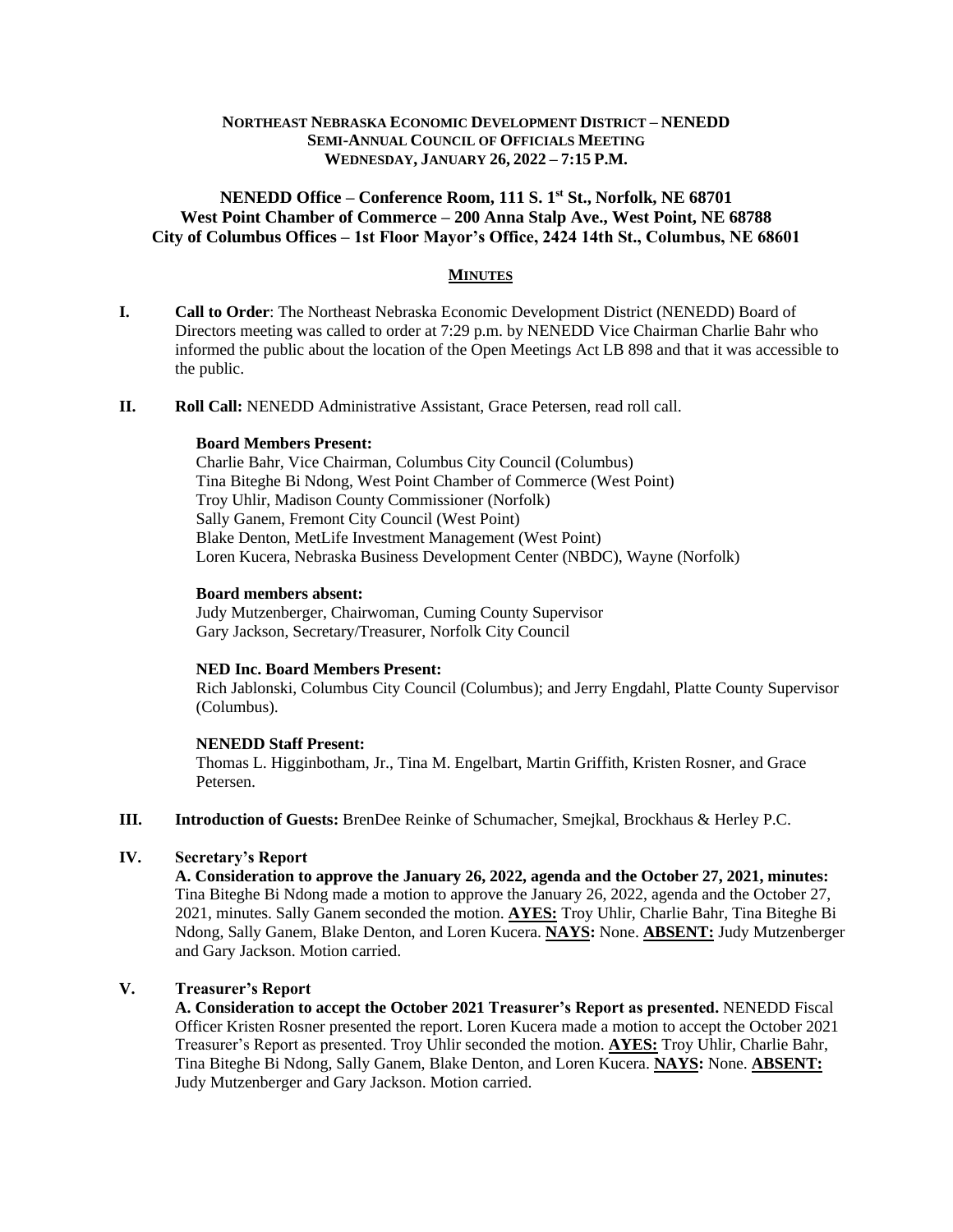**B. Consideration to accept the November 2021 Treasurer's Report as presented.** NENEDD Fiscal Officer Kristen Rosner presented the report. Troy Uhlir made a motion to accept the November 2021 Treasurer's Report as presented. Loren Kucera seconded the motion. **AYES:** Troy Uhlir, Charlie Bahr, Tina Biteghe Bi Ndong, Sally Ganem, Blake Denton, and Loren Kucera. **NAYS:** None. **ABSENT:** Judy Mutzenberger and Gary Jackson. Motion carried.

**C. Consideration to accept the December 2021 Treasurer's Report as presented.** NENEDD Fiscal Officer Kristen Rosner presented the report. Tina Biteghe Bi Ndong made a motion to accept the December 2021 Treasurer's Report as presented. Troy Uhlir seconded that motion. **AYES:** Troy Uhlir, Charlie Bahr, Tina Biteghe Bi Ndong, Sally Ganem, Blake Denton, and Loren Kucera. **NAYS:** None. **ABSENT:** Judy Mutzenberger and Gary Jackson. Motion carried.

#### **VI. Discussion Items**

**A. Quarterly Staff Reports.** NENEDD staff listed their activities from September-December 2021. Board members were encouraged to read through the reports and contact staff if there were any questions.

**B. Quarterly Loan Review.** NENEDD Fiscal Officer Kristen Rosner presented the report. Kristen said there hasn't been a return payment in a year. Currently, there are 62 loans with a total of more than \$4.5 million outstanding.

### **VII. Action Items**

**A. Consideration to appoint Elizabeth McManigal to finish Jan Wietfeld's term on the Northeast Revolving Loan Fund (RLF) Committee through June 2022. Each term is 3 years.** NENEDD Deputy Director Tina M. Engelbart presented. The Northeast Revolving Loan Fund (RLF) Committee is a 9-member group that reviews NENEDD, NED, Inc's and local community's business loans and makes recommendations for approval. Jan Wietfeld was a vice president at Citizen's State Bank in Leigh until her retirement at the end of 2021. Elizabeth McManigal resides in rural Hubbard and is a loan officer at CharterWest Bank in Pender. Troy Uhlir made a motion to appoint Elizabeth McManigal to finish Jan Wietfeld's term on the Northeast Revolving Loan Fund (RLF) Committee through June 2022. Tina Biteghe Bi Ndong seconded the motion. **AYES:** Troy Uhlir, Charlie Bahr, Tina Biteghe Bi Ndong, Sally Ganem, Blake Denton, and Loren Kucera. **NAYS:** None. **ABSENT:** Judy Mutzenberger and Gary Jackson. Motion carried.

**B. Consideration to accept the Northeast Nebraska Economic Development District Audit.**  BrenDee Reinke from Schumacher, Smejkal, Brockhaus & Herley P.C. presented the audit. Troy Uhlir made a motion to accept the Northeast Nebraska Economic Development District Audit. Loren Kucera seconded that motion. **AYES:** Troy Uhlir, Charlie Bahr, Tina Biteghe Bi Ndong, Sally Ganem, Blake Denton, and Loren Kucera. **NAYS:** None. **ABSENT:** Judy Mutzenberger and Gary Jackson. Motion carried.

**C. Consideration to amend the NENEDD Administrative Procedures.** NENEDD Deputy Director Tina M. Engelbart presented. Proposed amendment 1 is the deletion of Item #3 under Section I Authority, Budget. Reallocation of funds between budgetary line items are rarely required. If they are, approval is requested by the board of directors. Proposed amendment 2 is the deletion of Appendix I – Nebraska Secretary of State's Record Retention and Disposition Schedule 24 for Local Agencies and addition of the link directly to their website with the most current information. Troy Uhlir made a motion to amend the NENEDD Administrative Procedures. Tina Biteghe Bi Ndong seconded the motion. **AYES:** Troy Uhlir, Charlie Bahr, Tina Biteghe Bi Ndong, Sally Ganem, Blake Denton, and Loren Kucera. **NAYS:** None. **ABSENT:** Judy Mutzenberger and Gary Jackson. Motion carried.

**D. Consideration to amend the NENEDD by-laws.** NENEDD Deputy Director Tina M. Engelbart